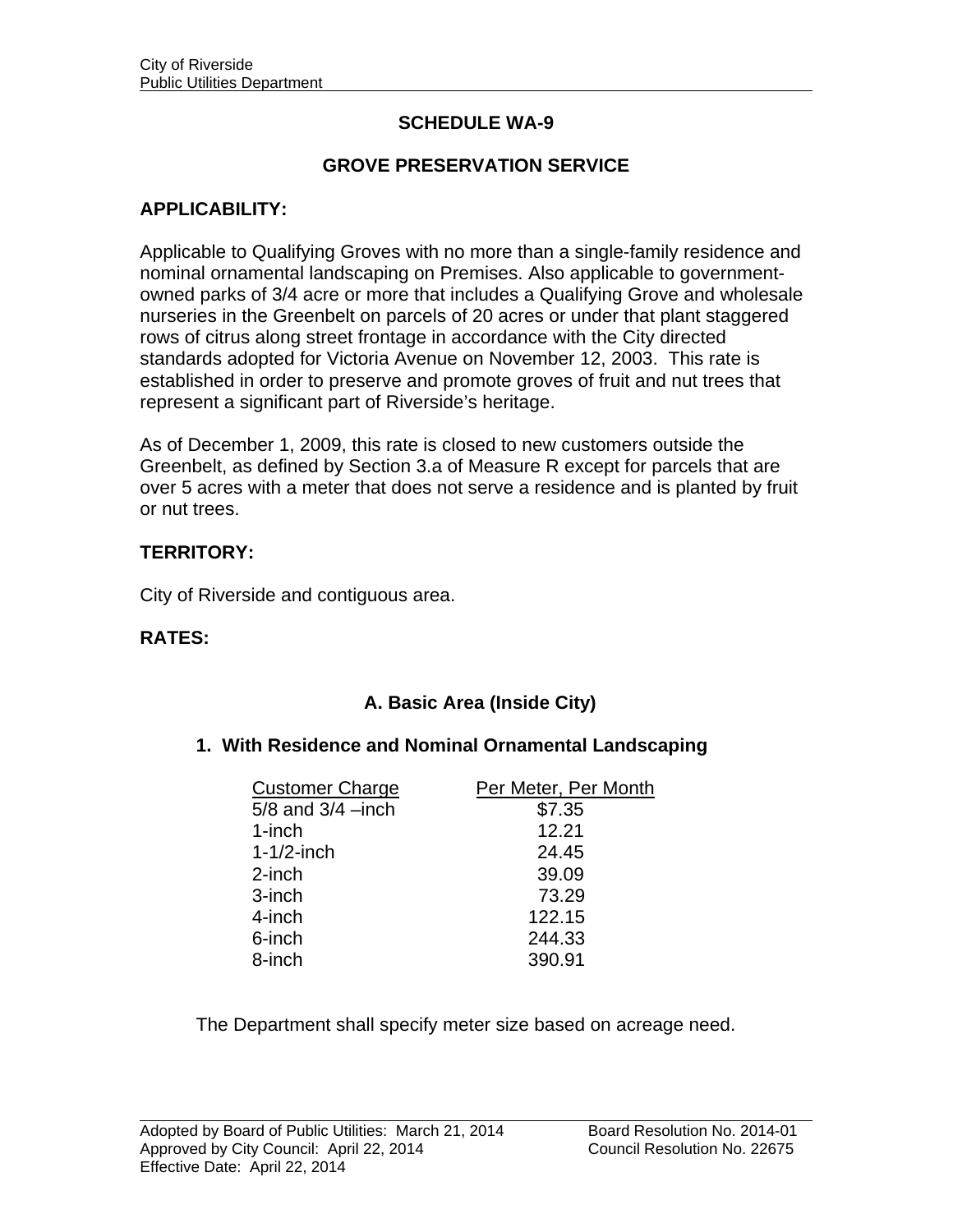Schedule WA-9 Grove Preservation Service -2-

| <b>Quantity Rates</b>    | Per 100 Cubic Feet |
|--------------------------|--------------------|
| 100 cubic feet per month |                    |
| First<br>15              | \$0.91             |
| 16-60                    | \$1.58             |
| 60<br>All Over           | \$1.07             |

### **2. With Residence and more than Nominal Ornamental Landscaping**

## **Two Meters required – one for residence and landscape usage – one for Qualifying Groves**

### *Residence and Landscape area*

Quantity Rates and Customer Charges Applicable WA-1 rate

|                        | <b>Qualifying Groves</b> |  |
|------------------------|--------------------------|--|
| <b>Customer Charge</b> | Per Meter, Per Month     |  |
| 5/8 and 3/4-inch       | \$7.35                   |  |
| 1-inch                 | 12.21                    |  |
| $1 - 1/2$ -inch        | 24.45                    |  |
| $2$ -inch              | 39.09                    |  |
| 3-inch                 | 73.29                    |  |
| 4-inch                 | 122.15                   |  |
| 6-inch                 | 244.33                   |  |
| 8-inch                 | 390.91                   |  |

The Department shall specify meter size based on acreage need.

| <b>Quantity Rates</b>        | Per 100 Cubic Feet |
|------------------------------|--------------------|
| All 100 cubic feet per month | \$1.07             |

#### **3. Without Residence**

| <b>Customer Charge</b> | Per Meter, Per Month |
|------------------------|----------------------|
| 5/8 and 3/4-inch       | \$7.35               |
| $1$ -inch              | 12.21                |
| $1 - 1/2$ -inch        | 24.45                |
| $2$ -inch              | 39.09                |
| 3-inch                 | 73.29                |
| 4-inch                 | 122.15               |
| 6-inch                 | 244.33               |
| 8-inch                 | 390.91               |

The Department shall specify meter size based on acreage need.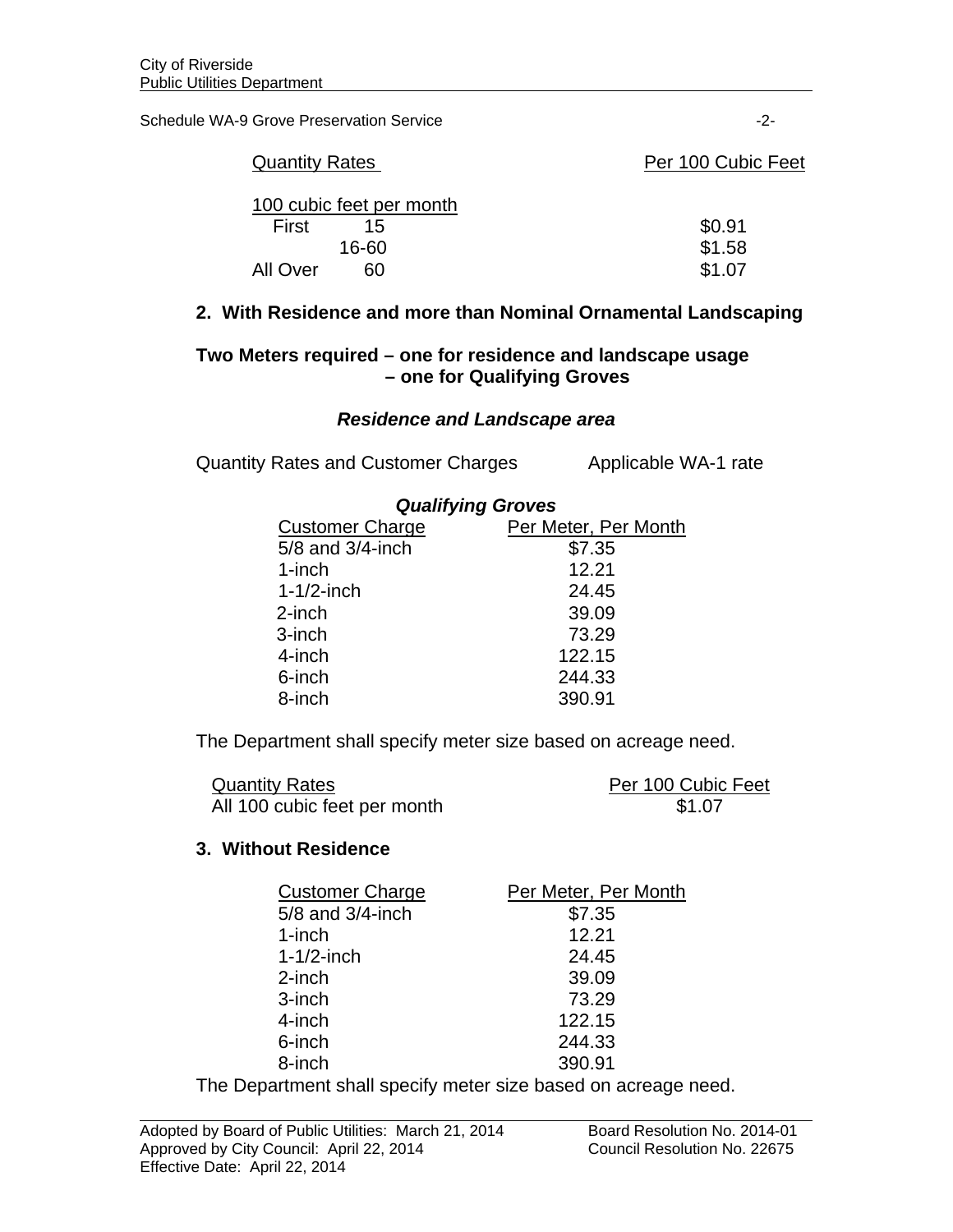Schedule WA-9 Grove Preservation Service  $\sim$  3-3-

Quantity Rate **Per 100 cubic feet** All 100 cubic feet per month \$1.07

## **B. Surcharge Area Outside City**

Charges shall be the amount computes at the Quantity Rates and the Customer charge set forth in the Basic Area of this schedule multiplied by 1.5.

# **SPECIAL CONDITIONS**

- 1. A Qualifying Grove inside the Greenbelt is defined as a cluster of at least 75 or more Qualifying Trees on 3/4 acre or more. A Qualifying Grove outside the Greenbelt is defined as a cluster of at least 75 or more Qualifying Trees on 5 acres or more with a meter that does not serve a residence and is planted by Qualifying Trees. Qualifying Trees intermingled with nominal ornamental landscaping shall be considered part of the nominal ornamental landscaping and shall not be counted in determining whether the required quantity of Qualifying Trees are present on the Premises.
- 2. Wholesale nurseries located within the Greenbelt may qualify for this rate if such nurseries plant at least two rows (three rows for nurseries located along Victoria Avenue) of non-dwarf citrus trees along the street frontage of their Premises sufficient to screen nursery from view. Such planting shall be done in accordance with any City adopted standards or designs for standard spacing and placement of individual trees and rows of trees. Customer shall be responsible for the long term maintenance of the citrus trees, including irrigation.
- 3. Qualifying Trees is defined as those trees bearing edible fruits or nuts listed on the Qualifying Trees List maintained in the offices of the Department. The Qualifying Trees List shall be established and modified from time to time by resolution of the Board of Public Utilities.
- 4. Nominal Ornamental Landscaping is defined as plants other than Qualifying Trees and hardscaping, covering in the aggregate not more than the greatest of 1/4 acre or 5% of total Premises acreage.
- 5. If staff determines that WA-9 is not applicable, the Customer may appeal the determination, following the requirements set out in Part A of the "General Provisions" section of the Water Rules and Rate Schedules.
- 6. Water Conservation Surcharge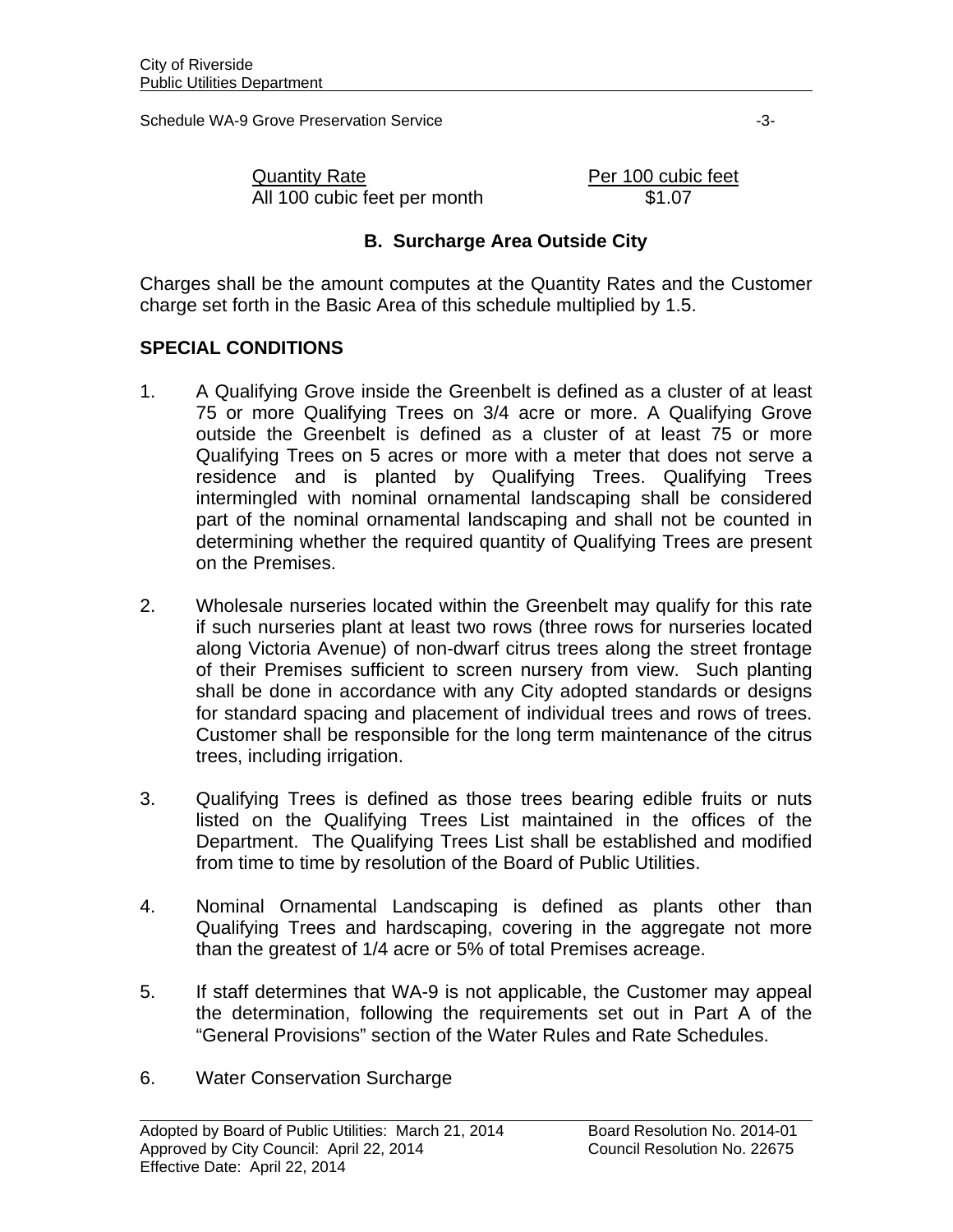#### Schedule WA-9 Grove Preservation Service  $-4$ -

The rates and charges above are subject to a surcharge (Water Conservation Surcharge) as adopted via City Council Resolution No. 22675 on April 22, 2014 and such surcharge as in effect from time to time. The Water Conservation Surcharge will be applied to the Customer's total water usage charge including without limitation the quantity rates, customer and minimum charge for the applicable billing period.

- 7. Applicable Rate Schedule
	- a. Applicable Rate Schedule

For Customers applying for service at an existing service address, the Utility will assign a water rate schedule based on the characteristics of the service address. The Utility will presume that any water rate previously assigned to that service address is the appropriate schedule, unless the Customer requests a review for another applicable rate schedule, rate, or optional provision. In certain situations when a Customer does not qualify for a water rate previously assigned to that service address, the Utility will assign the applicable rate to the Customer. The Utility assumes no responsibility for advising the Customer of lower optional rates under existing schedules available as a result of the Customer's changes to the characteristics of the service address.

b. Change of Rate Schedule

 A change to the applicable rate schedule may be made if the Utility determines that the Customer no longer qualifies for the assigned rate schedule. The change will become effective for service rendered after the next regular meter reading following verification and approval by the Utility of such eligibility. Any change in rate schedules pursuant to this section shall be made prospectively only.

8. Water General Fund Transfer

The Water General Fund Transfer is a component of every customer's water bill, and is a transfer of up to 11.5% of revenues from the Water Fund to the City's General Fund. On June 4, 2013, the voters of the City of Riverside approved the Water General Fund Transfer as a general tax, pursuant to Article 13.C of the California Constitution.